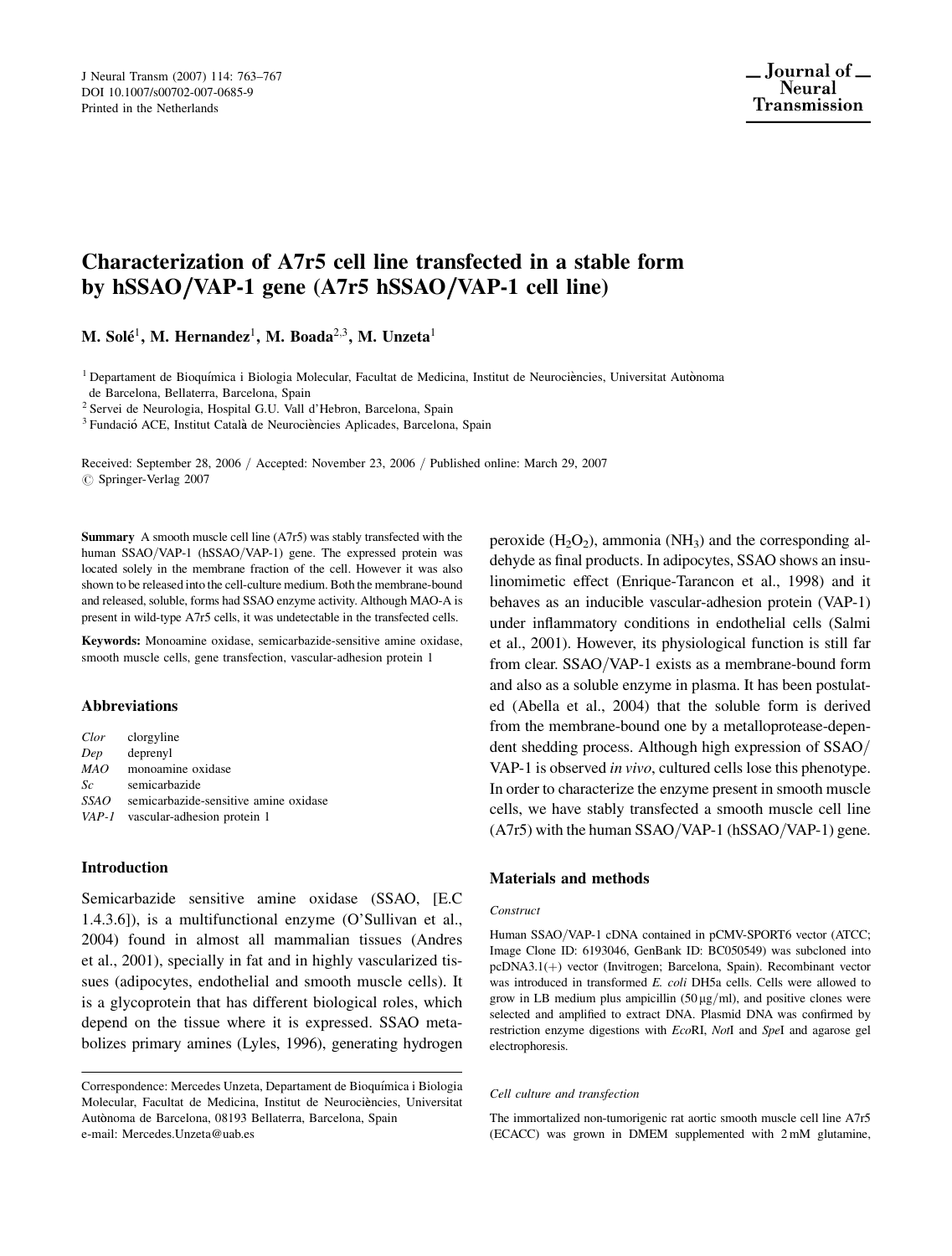$50$  U/ml penicillin,  $50 \text{ kg/ml}$  streptomycin, and  $10\%$  FBS (Gibco BRL; Grand Island, NY, USA). Cultures were maintained at 37°C in a humidified incubator, containing 95% room air and 5%  $CO<sub>2</sub>$  atmosphere. Transfections were performed using Fugene6 (Roche) in 50% confluent 100 mm dishes. Cells were allowed to grow for 1–2 months in medium containing the selection antibiotic geneticine (G418;  $400 \mu g/ml$ ). Cells were then diluted and allowed to grow in the presence of  $100 \mu g/ml$  G418 in isolated colonies, which were amplified separately.

### Total cell lysates, subcellular fractionation and concentrated culture media

To obtain total cell lysates, cells were washed twice with PBS, scrapped into a buffer containing 1% Triton X-100, 10 mM EDTA, 50 mM Tris-HCl, pH 7.5, supplemented with protease inhibitor cocktail (Sigma Aldrich; St. Louis, Mo, USA) and sonicated for 10 s. For subcellular fractionation, the buffer contained 10 mM Hepes,  $1.5$  mM  $MgCl<sub>2</sub>$  and 10 mM KCl, pH 7.9, supplemented with protease inhibitor cocktail. Cells were lysed by Dounce homogenization and centrifuged at 2,000 g for 15 min at  $4^{\circ}$ C to pellet unlysed cells and nuclei. The supernatant was centrifuged at 100,000 g (Sorvall Discovery M120 SE) for 1 h at  $4^{\circ}$ C to separate a soluble cytosolic fraction from a membranous pellet. Culture medium was collected from the cells and concentrated by means of successive centrifugations at 20,000 g in 10 KDa porus Centricon® centrifugal filter units.

### Western blot analysis

Cell lysate protein determinations were made using the Bradford method. Samples were separated by SDS-PAGE, for culture media, the maximum volume was loaded, and transferred onto nitrocellulose membrane. Membranes were incubated with specific antibodies for VAP-1 (1:500) (C-terminal E-19 from Santa Cruz Biotech; Heidelberg, Germany), IGF-I receptor (1:1000) (Santa Cruz Biotech; Heidelberg, Germany), or GAPDH (1:20000) (Ambion; Cambridgeshire, UK) overnight at  $4^{\circ}$ C and developed using ECL<sup>®</sup> detection reagents, from Amersham Pharmacia Biotech (Piscataway, NJ, USA).

### SSAO, MAO-A and MAO-B activity determination

A modification of the radiochemical method of Otsuka and Kobayhashi (1964) was used. SSAO and MAO-B activities were determined using  $100 \mu M$  (<sup>14</sup>C)-benzylamine (2 mCi/mmol, Amersham, UK), and MAO-A activity using  $5-(2^{-14}C)$ -hydroxytryptamine binoxalate (0.5 mCi/mmol, Perkin Elmer, USA) as substrates.  $1 \mu M$  *l*-deprenyl was used to inhibit MAO-B, 1  $\mu$ M semicarbazide to inhibit SSAO and 1  $\mu$ M clorgyline to inhibit MAO-A. Cell lysate activities are expressed as pmol product/min - mg protein and culture medium activities as pmol product/min  $\cdot$  ml medium.

#### **Statistics**

Results are given as means  $\pm$  SEM. Statistical analysis were done by oneway ANOVA and further Newman-Keuls Multiple Comparison Test, using the program Graph-Pad Prism 3.0. Significance was accepted at  $P < 0.05$ .

### Results

## $SSAO/VAP-1$  expressed in A7r5 hSSAO/VAP-1 transfected cells is localized in the plasma membrane and released into culture medium

Although high expression of SSAO/VAP-1 is observed in vivo, cells lose this phenotype in culture. In order to study the membrane-bound form of this enzyme present in smooth muscle cells, it was necessary to obtain a smooth muscle cell line transfected in a stable form with the human SSAO/VAP-1 gene. To achieve this, the human SSAO gene. was subcloned into pcDNA3.1 vector, which allows selection in eukaryotic cells, and the recombinant vector obtained was checked by means of restriction enzyme digestions (data not shown). The A7r5 smooth muscle cells were then transfected using the FuGene6 method (Roche) and selected with the antibiotic G418.

After isolation and amplification of cell colonies, different clones were checked and selected by their SSAO expression. The specific markers: IGF-1 receptor for membrane fraction and GAPDH for cytosolic fraction were used in order to elucidate the subcellular localization of transfected SSAO in the cytosolic and membrane fractions of  $A7r5$  hSSAO/VAP-1 cells. Figure 1A shows the presence of SSAO only in the membrane fraction. Because it has been postulated that the soluble SSAO is derived from the membrane-bound form, the possibility that the clones released SSAO into culture medium was investigated. Western-blot analysis (Fig. 1B) showed that SSAO



Fig. 1. Distribution of SSAO/VAP-1 in A7r5 hSSAO/VAP-1 cells. A SSAO/VAP-1 is present in the cell membrane but not in cytosol. Whole lysate (W), membrane (M) and cytosolic (C) subcellular fractions. IGF-IR and GAPDH were used as membrane and cytosolic subcellular fraction markers. **B** The enzyme is released into the culture medium from transfected cells. hSSAO/VAP-1 presence in: A7r5 hSSAO/VAP-1 cell lysate  $(C+)$  and conditioned medium from A7r5 hSSAO/VAP-1 cells [not concentrated (1 $\times$ ) and 4 times concentrated (4 $\times$ )], control medium, and from A7r5/WT cells. IGF-IR was used as control for any lysed cells in the medium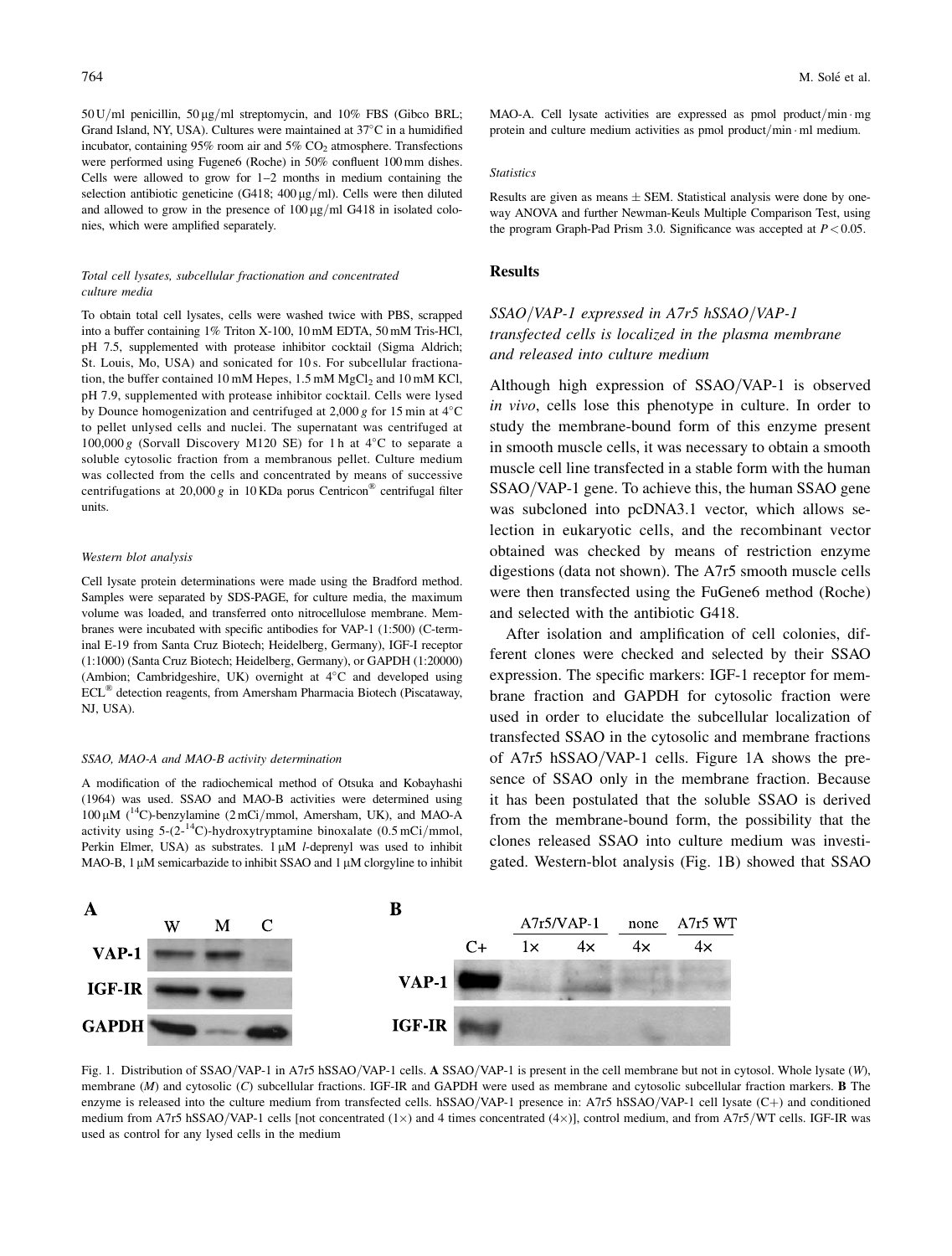#### $\mathbf A$ 1. Cell lysates





P<sub>3</sub>  $P1$ **P5**  $VAP-1$  $\beta$ -actin

Fig. 2. Activities of expressed hSSAO/VAP-1. Activity determination using  $^{14}$ Cbenzylamine showed the transfected enzyme to be active in both membrane-bound and released, soluble, forms. A.1, A7r5 hSSAO/VAP-1 cell lysates; A.2, conditioned culture medium. SSAO/VAP-1 expression  $(B)$  and activity  $(C)$  in cell lysates are not lost through several cell passages (P1, P3 and P5).  $10^{-3}$  M semicarbazide (Sc) was used as SSAO inhibitor.  $\beta$ -Actin was used as a loading control. Data are mean values  $\pm$  SEM of three independent experiments

B

was present in the medium from transfected cells [not concentrated  $(1\times)$  and four times concentrated  $(4\times)$ ], but was absent from control medium or medium from wild-type (WT) cells.

### Transfected  $hSSAO/VAP-1$  is enzymatically active in both cell lysates and culture medium

After checking the protein expression in different clones, the enzyme activity towards benzylamine as substrate was determined. Both cell lysates and culture medium from transfected cells showed SSAO activity, which was completely inhibited by the specific SSAO inhibitor semicarbazide (Fig. 2A), whereas neither cell lysates, nor culture media of WT cells showed any SSAO activity. To check the stability of SSAO expression in transfected cells, successive cell passages of different clones were analyzed for SSAO expression (Fig. 2B) and activity (Fig. 2C). There was no loss of expression or activity through several passages.

### A7r5 WT and A7r5 hSSAO/VAP-1 have different amine oxidase pattern activities

MAO-A and MAO-B activities were also assayed in the transfected and WT cells. There was significant MAO-A activity in WT cells (Fig. 3A), but SSAO and MAO-B activities were absent. Surprisingly, this pattern changed in transfected cells (Fig. 3B), which showed SSAO activity, as a consequence of the transfection, but a lack of MAO-A activity. These results suggest a possible modulation between SSAO and MAO-A activities. However, treatment of WT cells with the MAO-A inhibitor, clorgyline  $(10^{-7} M)$  for ten days did not induce SSAO activity,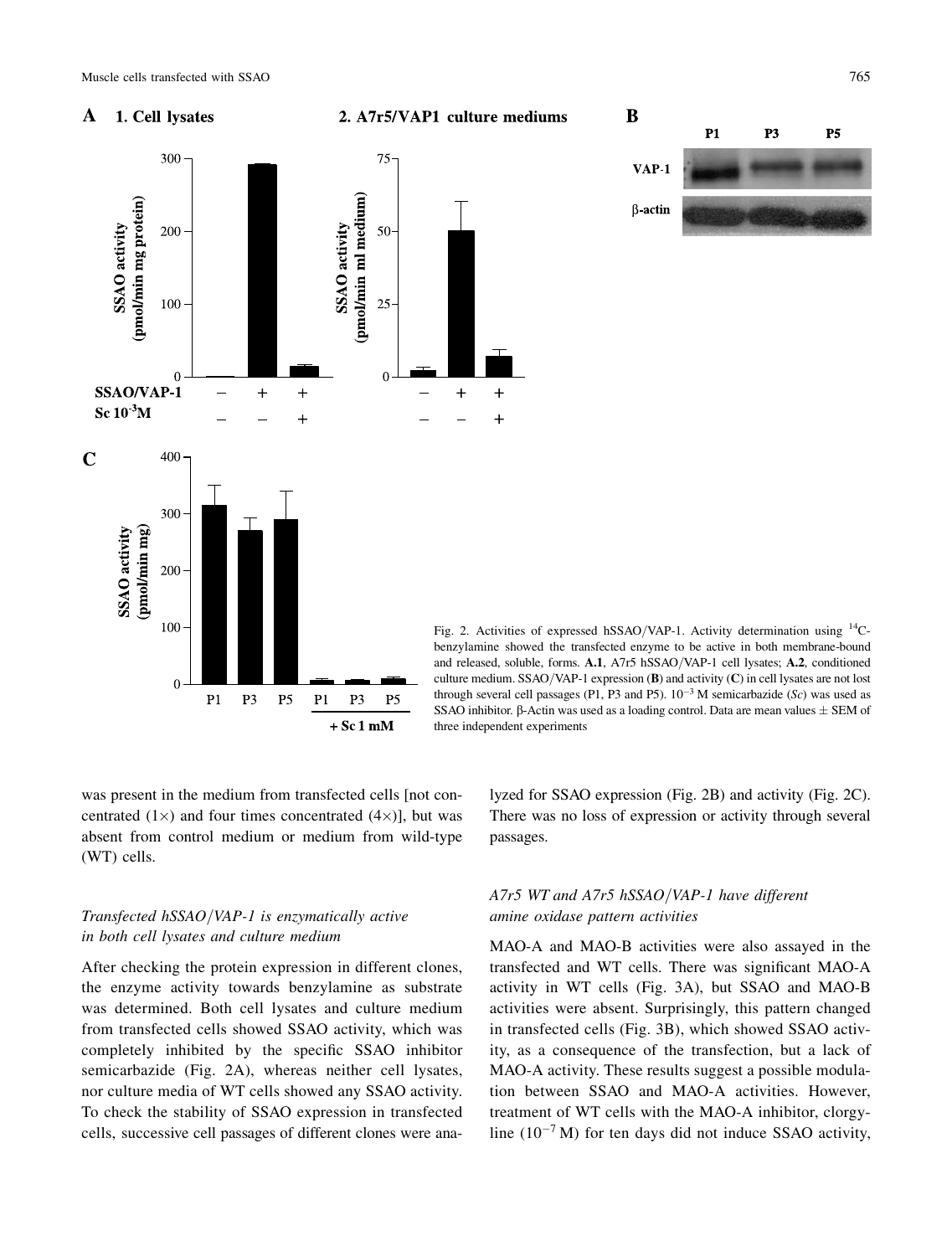

Fig. 3. Enzyme activities of SSAO, MAO-B and MAO-A in A7r5 WT and hSSAO/VAP-1 cell lysates. SSAO and MAO-B activities were measured with  $100 \mu$ M <sup>14</sup>C-benzylamine, and MAO-A with  $100 \mu$ M <sup>14</sup>C-5-HT. Total inhibition of SSAO, MAO-B and MAO-A activities with their specific inhibitors semicarbazide (Sc), deprenyl (Dep) and clorgyline (Clor), respectively, confirmed the specificity of the activities detected. A, MAO-A activity was detected in WT cells, but MAO-B and SSAO activities were not present. B, SSAO activity was detected in hSSAO/VAP-1 cells, but there was no MAO-A or -B activity. Data are mean values  $\pm$  SEM of three independent experiments

and treatment of transfected cells with semicarbazide  $(10^{-3} M)$  was unable to induce MAO-A activity (data not shown).

### **Discussion**

In order to elucidate the role of SSAO in cerebrovascular tissue in pathological conditions such as in cerebral amyloid angiopathy linked to Alzheimer's disease (CAA-AD), and its contribution to vascular damage, it was necessary to work with vascular cells that express  $SSAO/VAP-1$ . Although SSAO is constitutively expressed in vascular smooth muscle cells (Conklin et al., 1998), A7r5 cell line and HVSM (human vascular smooth muscle) cells did not exhibit any detectable SSAO activity or expression. This may result from the difficulty of maintaining a differentiated contractile phenotype in culture. It has been widely reported that vascular SMC show an in vivo and in vitro plasticity, which allow them to change its phenotype in response to environmental changes (Langford et al., 2001). Moreover, the loss of  $SSAO/VAP-1$  expression in other smooth muscle and endothelial cell types has been previously observed by other authors (Blaschko, 1962; Owens, 1995; Yu and Zuo, 1993).

The results obtained in this study showed SSAO/VAP-1 expression in cell lysates of transfected A7r5 cells and in its culture medium, and this expression correlated with the catalytic activity towards  $^{14}$ C-benzylamine. This activity was of the same order as that previously reported in aorta

(Andres et al., 2001). Since WT cells did not show any SSAO activity in cell lysates or in culture medium, our results suggest that overexpression of membrane-bound SSAO in the transfected cells enhances the enzyme release into the culture medium. These data are in agreement with studies reported using transgenic mice overexpressing SSAO/VAP-1 in smooth muscle (Gokturk et al., 2003), endothelial cells and adipocytes (Stolen et al., 2004a, b).

Although SSAO expression and activity were not lost in transfected cells through several cell passages, they showed the same morphology than A7r5 WT cells. After subcellular fractionation,  $SSAO/VAP-1$  expression was only observed in the membrane fraction indicating the same subcellular localization as *in vivo* conditions.

Some authors have suggested that it could exist a compensatory activity between MAO-A/MAO-B and SSAO (Fitzgerald et al., 1998; Fitzgerald and Tipton, 2002). Although the transfected cell line showed high SSAO/ VAP-1 activity, MAO-A and MAO-B activities were not detected. In contrast, WT A7r5 cells showed significant levels of MAO-A, but no SSAO and MAO-B activities. When activities were determined in human aorta homogenates, we detected high SSAO/VAP-1 activity but no MAO-A activity. This amine oxidase activity pattern, also observed in our transfected cell line, could suggest a possible modulation between the enzymes. We tried to induce SSAO expression in WT cells and MAO-A expression in transfected cells by means of clorgyline and semicarbazide treatments, respectively, but this was not successful. The